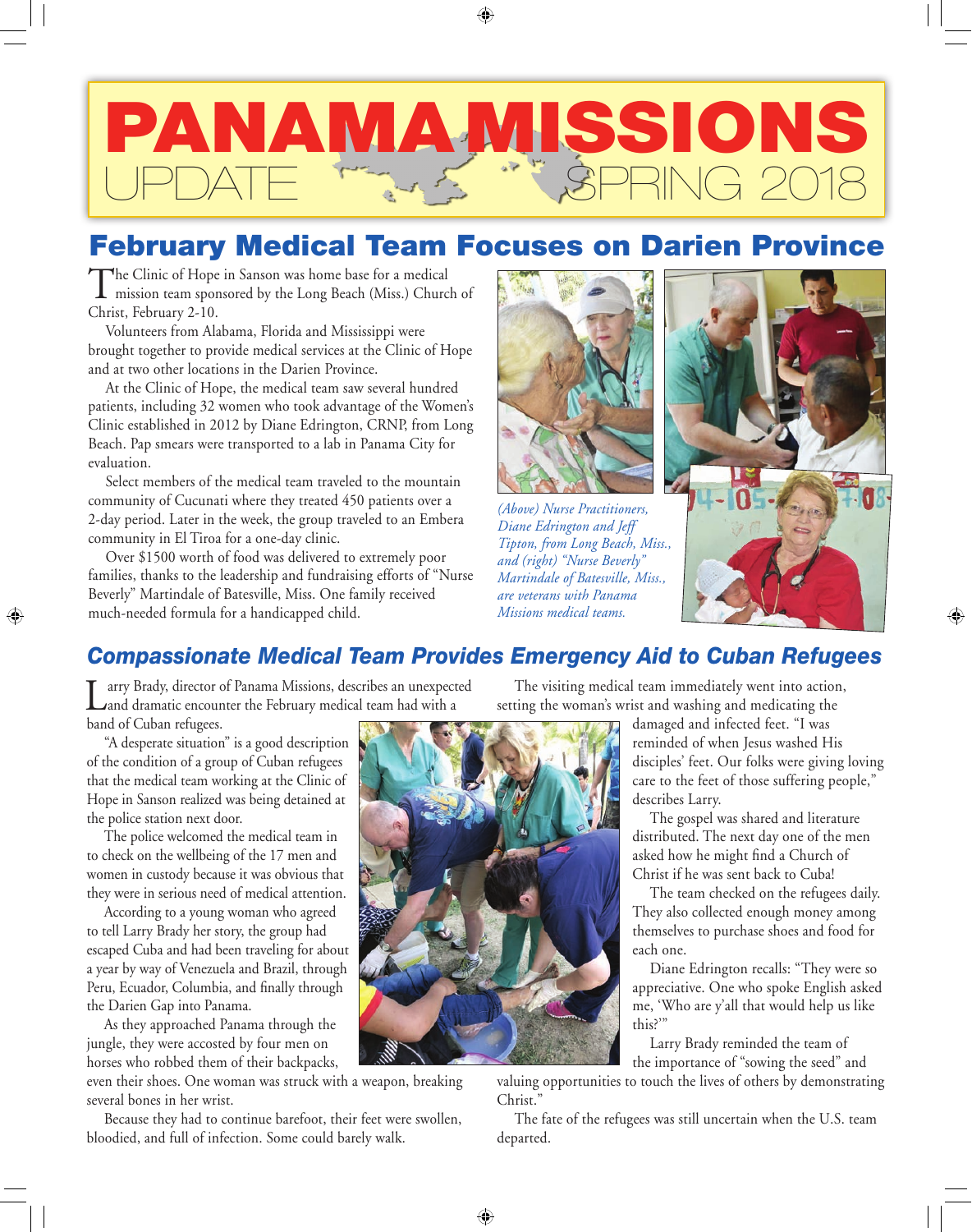Surgeons Praise Spiritual Emphasis of Medical Teams

⊕

Since 2000, Dr. Russ Burcham, Christian ophthalmologist<br>
from Denver, Col., has been assembling a team of highly skilled eye surgeons, medical doctors, nurses, and other support personnel to spend a week in late January in an area of Panama where there is a great need for medical care.

Beginning January 26, both an eye clinic and a general medical clinic were set in place in Buena Vista, Panama, where thousands of people gathered to seek medical attention, particularly the sight-restoring cataract surgery that Dr. Burcham's team provides free of charge.

When two of Dr. Burcham's regular eye surgeons could not make the trip to Panama this year, he sought replacements available and willing to go. Dr. Kenn Turley of Idaho Falls, Idaho, and Dr. Ron Snow of St. George, Utah, answered the call and were both very complimentary of the program.

Dr. Turley included these comments in an email to Dr. Burcham: "Thank you for a most fulfilling and memorable surgical expedition to Panama! Every member of the team was cheerful, loving and willing to do whatever it took to assist us and the patients in every detail. Among the highlights for me were the evening devotionals of singing, praying, and religious instruction. What a pleasure it was to be part of your selfless efforts to serve needy fellow beings in Panama."

Dr. Snow added these words: "Your experienced team performed admirably. It was truly an honor to be a part of something so worthwhile. I thoroughly enjoyed the evening devotionals and singing."

One of the greatest challenges each vision team faces is choosing candidates for surgery. Some 1,000 individuals were screened, and 132 cataract surgeries and 62 pterygium surgeries were performed. Other eye conditions were also treated and 1,000 pairs of reading glasses were dispensed, all blessings.

The general medical team, led by Dr. Duke Jennings of Jonesboro, Ark., treated approximately 1400 patients, dispensing care and medications for both acute and chronic conditions.

An evangelistic team shared the gospel with people waiting in the lines, and several agreed to further Bible study. Two people confessed their faith in Jesus and were baptized into

### **NEWS & NOTES**

Yati Chami will graduate with honors from Prattville Christian Academy on May 17. Yati will attend Freed-Hardeman University to study nursing. She has lived with Larry and Brady Betsy since 8th grade.

**Chama Saenz** of Sanson continues to recover from a stroke, traveling to Meteti for physical therapy. He is able to walk with a cane but has not regained the use of his left arm. Prayers are needed for this wonderful family.



*Clockwise from the top: Skilled ophthalmologists, Dr. Ron Snow, Dr. Kenn Turley and Dr. Russ Burcham, team up to perform delicate eye surgeries. Hundreds gather each day to be screened for eye surgery or to be seen by the general medical staff. Dr. Duke Jennings counsels a family with a special needs child. Nurses Debra Cleary, Diane Johnston and Renee Davis try to make each eye patient feel special.* 

Christ. Members of the team also distributed food and other needed supplies.

⊕

"We continue praying for the people we touched, that they will give God the praise for their blessing of health and vision, and that more will come to Christ," concludes Dr. Burcham.

## MISSION CALENDAR

#### JULY 23 – AUGUST 1

Shiner Church of Christ, Corbin, Ky., mission team to the Torti Church of Christ. The focus will be to encourage and strengthen the church with a gospel meeting and VBS plus construction projects and water filters.

#### AUGUST 29 – SEPTEMBER 8

Evangelistic campaign led by Larry Brady, J.W. Furr and John Henry to El Tiroa among the Embera Indians and to new mountain communities to take the gospel and install water filters.

#### OCTOBER 16-19

Operation Christmas Joy gifts are due in Montgomery by **October 16**, except for those picked up on the truck route, which will be **October 18-19.**

#### NOVEMBER 3

OCJ container loaded in Montgomery.

#### DECEMBER 3-15

OCJ trip to Panama.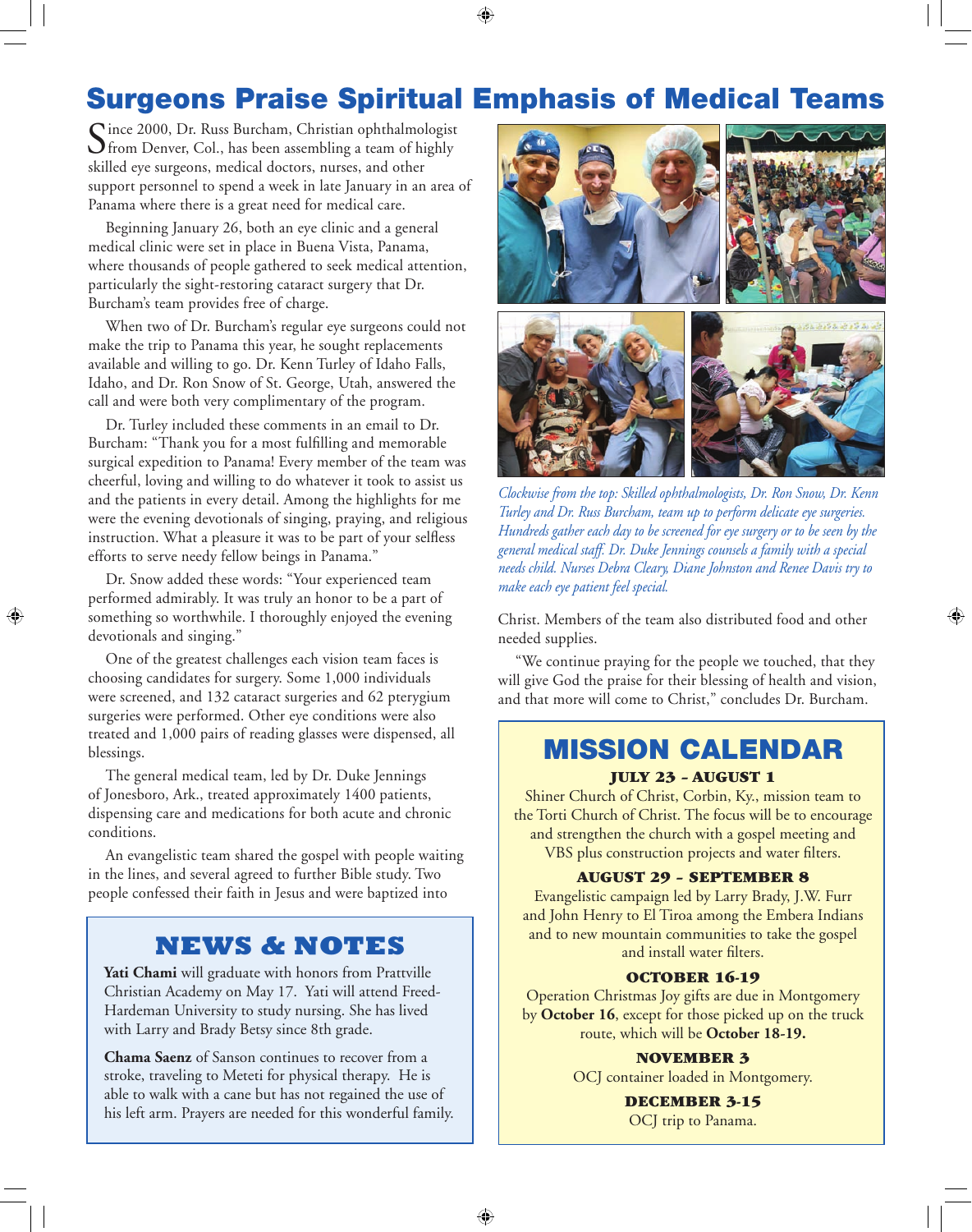# Operation Christmas Joy Relies on Committed Workers

 $\bigoplus$ 

#### **Michigan Teen Delivers Own Gifts**

"It was amazing," exclaims Quinn Clark, 14, of Highland, Mich., referring to her trip to Panama last December as a member of the Operation Christmas Joy team.

With the help of her dad, Jeff, an internet search in 2015 for a Christmas shoebox program run by churches of Christ turned



up Panama Missions and Operation Christmas Joy.

Quinn committed to making as many shoebox gifts as she could that year, which turned out to be 103. She shopped thrift stores, yard sales, the internet, and had her friends give her items for her birthday. Since then, her home congregation, Waterford Church of Christ, has pitched in, helping Quinn to an amazing 3-year total of 534!

Pretty early, Quinn started talking about "going to Panama."

*Quinn Clark, 14, wears a "Miss Santa" costume while giving out gifts in Panama.*

⊕

The answer was, "Maybe when you are 14."

Quinn's best memories of the trip include: "visiting an orphanage; seeing extremely poor children get very excited when opening gifts that I made; and making friends with Josephina, 15, and hanging out with her."

When Quinn returned to her school, a student was showing off his \$300 pair of shoes. "I couldn't help but think how much that amount of money would mean to a family in Panama!"

Quinn has set a goal of 350 to 400 gifts for 2018. She plans to put together 200 herself, and hopes that several nearby congregations will do the rest. Go, girl!

#### **Columbia, Tennessee Church Goes Extra Mile**

The year-round efforts of members of the Highland Church of Christ, Columbia, Tenn., in support of Operation Christmas Joy are remarkable.

Since 2011, this congregation of about 300 has dedicated several rooms in its building as "Panama Rooms" where supplies are stored and where both adults and children work throughout each month to make a variety of items for Operation Christmas Joy.

One room is dedicated primarily for sewing and features 3 sewing machines, a serger and 3 ironing boards. In 2017, the congregation's efforts produced 164 handmade quilts and blankets, 143 handmade hats for the cancer center, and 60 home sewn dresses.

About 20 adults participate on a regular basis, many working on items at home as well as at the building. Other church members donate money and provide needed items.

The children, ages 8 and up, create hair bows, tie quilts, make jewelry and ornaments, sew on labels, and stuff handmade bears.

 The clothing and craft items went into the 240 gift boxes and bags the congregation completed last year. The quilts, blankets and hats were for the children's hospital.



*Highland Church of Christ youth spend a Sunday afternoon tying quilts for Operation Christmas Joy.*

Members also purchase a lot of things, both new and second hand. This past year's bargains included 104 dresses and 62 quilts.

Karen and Doug Germeraad are beginning their third year as coordinators, following Larry and Karen Jones who initiated the effort but have since moved to Florida.

"We love doing this," says Karen. "Doug and I have been to Panama, and the people are dear. They have so many needs!"

#### **Larry Brady's 2017 OCJ Report**

"It was one of the best trips I can remember," exclaims Larry Brady, who calculated that the team distributed more than 6,500 gifts including shoebox gifts, stockings, gift bags, school backpacks and an uncalculated quantity of clothing and stuffed animals.

⊕

A "heart stopper" was the visit to the children's cancer center in Panama City. "As the children came up to sit on Santa's lap, we knew that some would likely not be with us next year."

Larry recalls that Operation Christmas Joy began "in a very small way" in 1998 when gifts were taken only to the Children's Hospital.

Currently, 76 congregations of churches of Christ in 14 states contribute to the project. **For more information: Sara Bills, Coordinator • saratoga4000@gmail.com**



*A variety of gifts spell JOY for children in Panama: (1) a personalized school back pack, (2) a shoebox gift for a child in the Cancer Center and (3) a filled stocking and a stuffed animal.* 

⊕